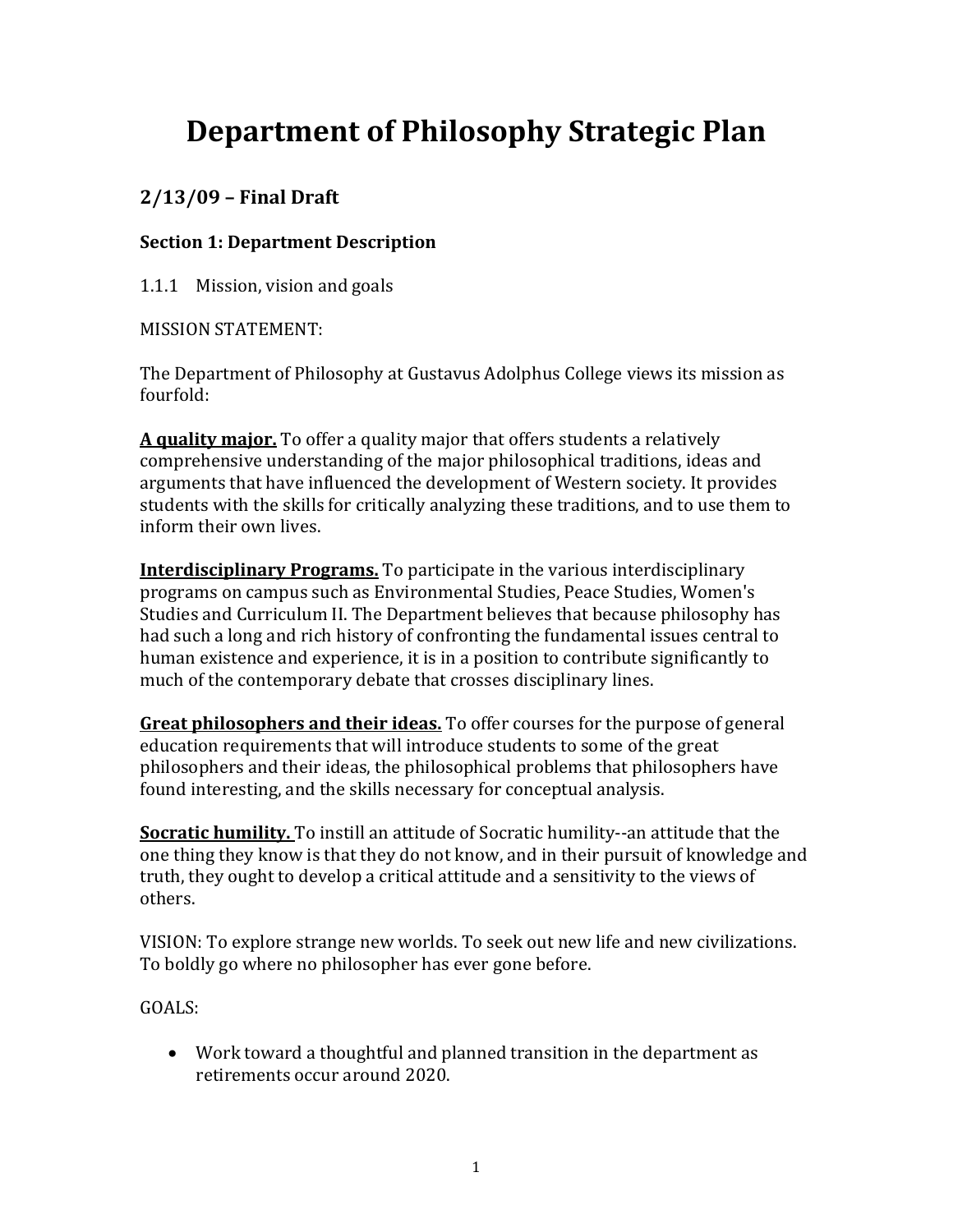- Broaden the department's areas of academic competence in two areas: the philosophy of biology/chemistry, and  $19<sup>th</sup> - 20<sup>th</sup>$  century European philosophy in the continental tradition.
- Continue to develop a "student-friendly" department. Includes such initiatives as the student discussion group, art gallery or book browsing trips
- Continue to create opportunities for students to present their work in public settings, locally, regionally and nationally. Includes the on‐campus Celebration of Creative Inquiry, strong participation in the annual Minnesota Philosophical Society meetings for undergraduates, and similar conferences nationally.,
- Continue to help students think creatively about the way philosophy can play a role in a meaningful life. Includes the semi‐annual Mom/Dad events, which connect alumni with current students.
- Continue to reach out to alumni through an annual newsletter and bringing back three distinguished alumni each year for the Mom/Dad events, and inviting alumni currently teaching philosophy to present lectures.
- Build an endowment that will support increasing student needs to travel for presentation of scholarship at national meetings and for off campus study.

#### 1.2: Programs

The Department of Philosophy offers a major and a minor. In addition we support the following programs:

- Environmental Studies (Philosophies of the Environment)
- Peace Studies (School and Society)
- Gender, Women and Sexuality Studies (Racism and Sexism, Feminist Philosophy)
- Curriculum II (Individual and Community, Individual and Society, Artistic Perspective, Senior Seminar)
- Writing Across the Curriculum Program (Ten courses)
- International Education (Courses in India, Italy, Spain and Morocco in recent years; Ethics of International Development)

The Department of Philosophy offers courses that satisfy the following general education requirements in Curriculum I: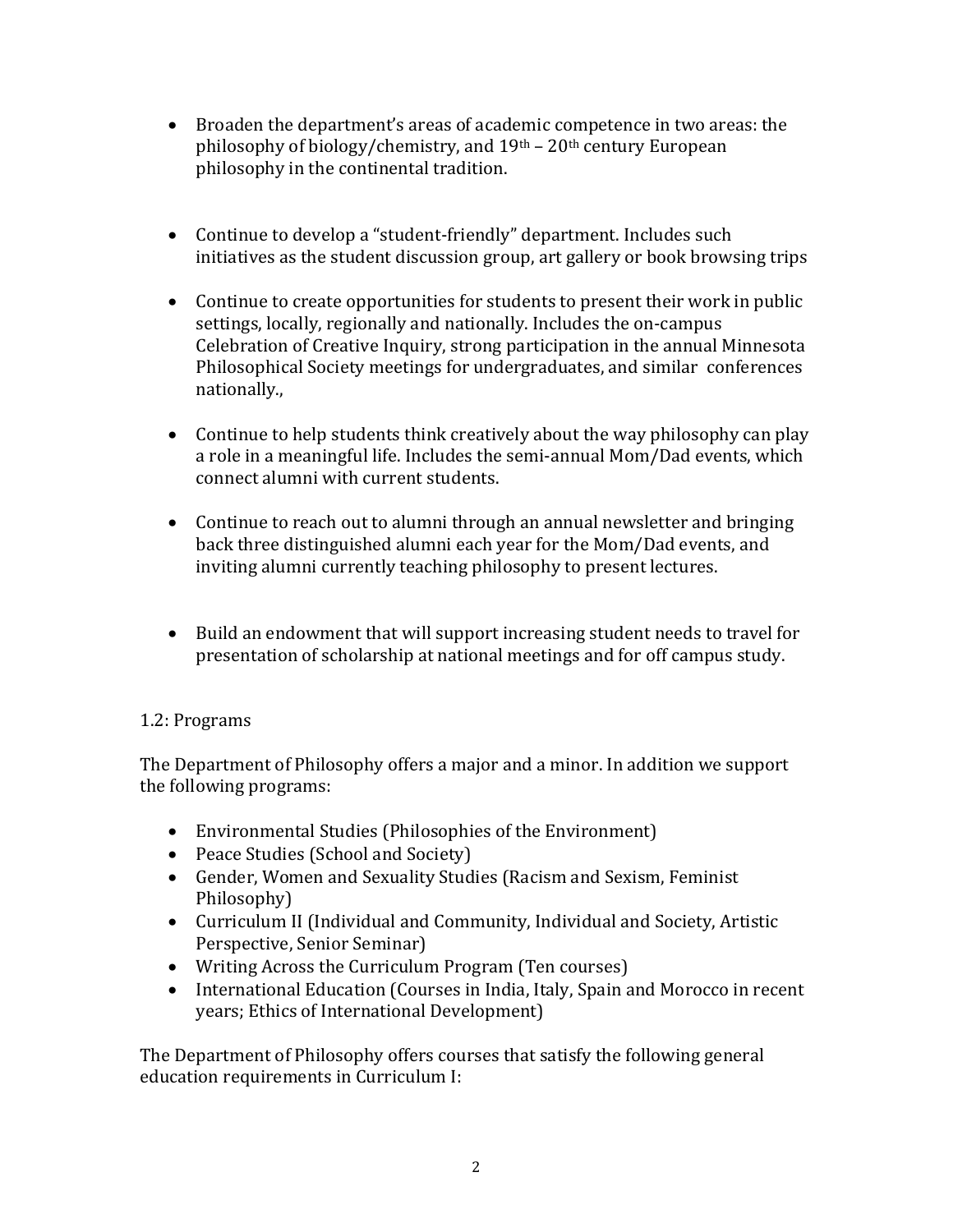- HIPHI: Racism and Sexism, Mind and Matter, The Individual and Community, School and Society, The Great Philosophers, Philosophies of the Environment, Ancient Philosophy, Modern Philosophy, American Philosophy, Existentialism, Ethics of International Development, Ethical Theory, Applied Ethics, Feminist Philosophy, Philosophy of Science
- MATHL: Elementary Formal Logic, Accelerated Logic
- ARTS: Philosophy of Art
- NONWEST: Ethics of International Development

1.3: Support Relationships

We provide courses for Curriculum II, Gender. Women and Sexuality Studies, Environmental Studies, International Education and The Writing Program.

#### **Section 2: Strategic Review**

#### **2.1 Strategic Issues**

The Department of Philosophy has four and one third faculty. Despite its small size, we contribute vigorously to the college as a whole, while maintaining a strong major. As part of our last comprehensive external review in 2004, for example, the outside reviewers made the following comments, which we embrace:

- "One person pointed out that the Department of Philosophy embodies the ideal relationship of faculty and the college. It was said they are truly tenured to the college rather than to their department."
- "They embody the teacher/scholar model as their teaching and scholarship engage in reciprocal relationship."
- "The members of the Department of Philosophy produce an astounding range of scholarship."

Our major includes a variety of introductory courses, middle level courses that cover the history and major ideas in Western philosophy, and advanced colloquia including the Philosophy Colloquium, which is required of all seniors.

Philosophy majors regularly go on to graduate school in philosophy, and several now teach at distinguished colleges and universities. In addition, our graduates are strongly interested in social justice issues. After graduation they frequently go on to serve in the Peace Corps, Lutheran Volunteer Corps, Teach for America, and similar organizations. Many go on to choose careers in teaching, health care, law and other helping professions.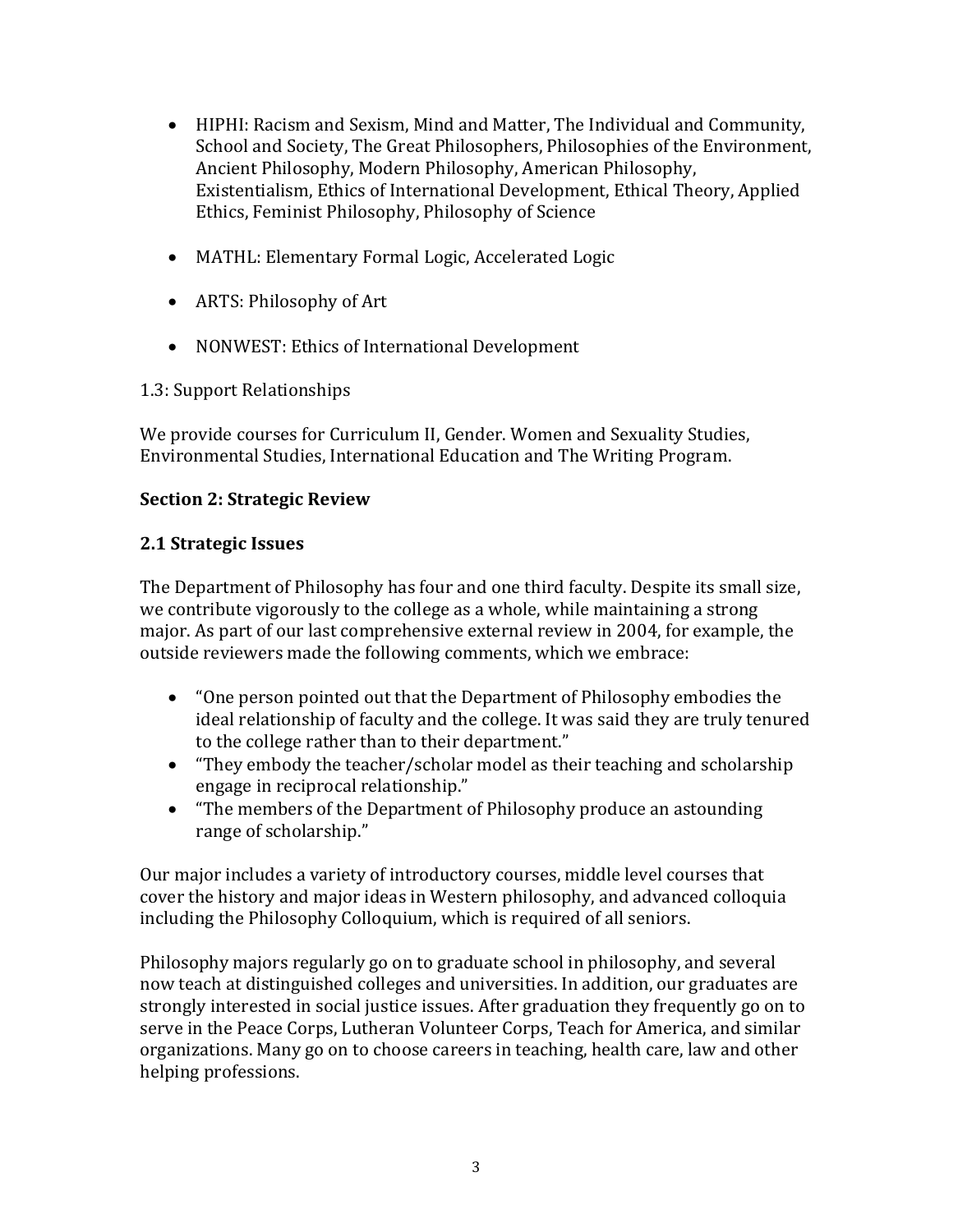Considering the size of the department, the smallest in the state, we contribute at a disproportionately high rate to college interdisciplinary programs, as well as to both general education programs. Virtually our entire curriculum does 'double duty,' serving the needs of both our majors and students seeking to fill their general education requirements. We regularly offer courses, for example, that satisfy four of the nine requirements for Curriculum I. We teach three of the courses required by Curriculum II.

During the recent move from seven courses to six, we reexamined our major as well as college‐wide commitments, and managed to move to six courses without reducing our commitments. However, any further enhancements in our contributions to the college or the strength of our major involve major staffing issues. It is widely noted that our most junior colleague is the most senior junior colleague at the college, having been here twenty years. Lisa Heldke will be sixty by the time the current planning process ends. Our strategic planning discussions, therefore, have focused on how we would build the department over the next twelve years, expanding our areas of academic expertise into areas that are universally expected in our discipline, while also dramatically increasing our participation in the life of the college as a whole.

In short, we need two additional tenure track appointments to fill academic needs, provide for the college's needs, and begin the process of transition as retirements occur over the next twelve years.

Our top priority is for a philosopher of science specializing in the intersection of biology and chemistry. We have discussed our interest in hiring someone with a Ph.D. in philosophy and a minimum of a Masters degree in biochemistry or similar field. We envision this person as someone who can reach out to the departments of Chemistry and Biology, perhaps team teaching a First Term Seminar that would bring together students in the sciences and the humanities. If we hire a person with the right credentials, this person could also conceivably teach The Natural World course for Curriculum II. We also envision a person who could participate regularly in planning for the Nobel Conference, helping to keep alive the vision of Nobel as a science-based conference in the context of a college that is committed to the liberal arts. In terms of transitions issues, it is possible that this person could maintain the department's participation in the Environmental Studies Program after Deane Curtin retires.

Our second hiring priority is for a historian who specializes in  $19<sup>th</sup>$  and  $20<sup>th</sup>$  century continental philosophy. At present, the Department of Philosophy has no professional historians among its faculty. In addition, because of the split between analytical Anglo‐American philosophy and European continental philosophy, none of the current members of the department deem themselves competent to teach such major figures as Hegel, Gadamer, Foucault, or Derrida. This is a major problem, both in terms of the significant holes in our curriculum, and in terms of the case that our best students can make when they apply for graduate school. This person could